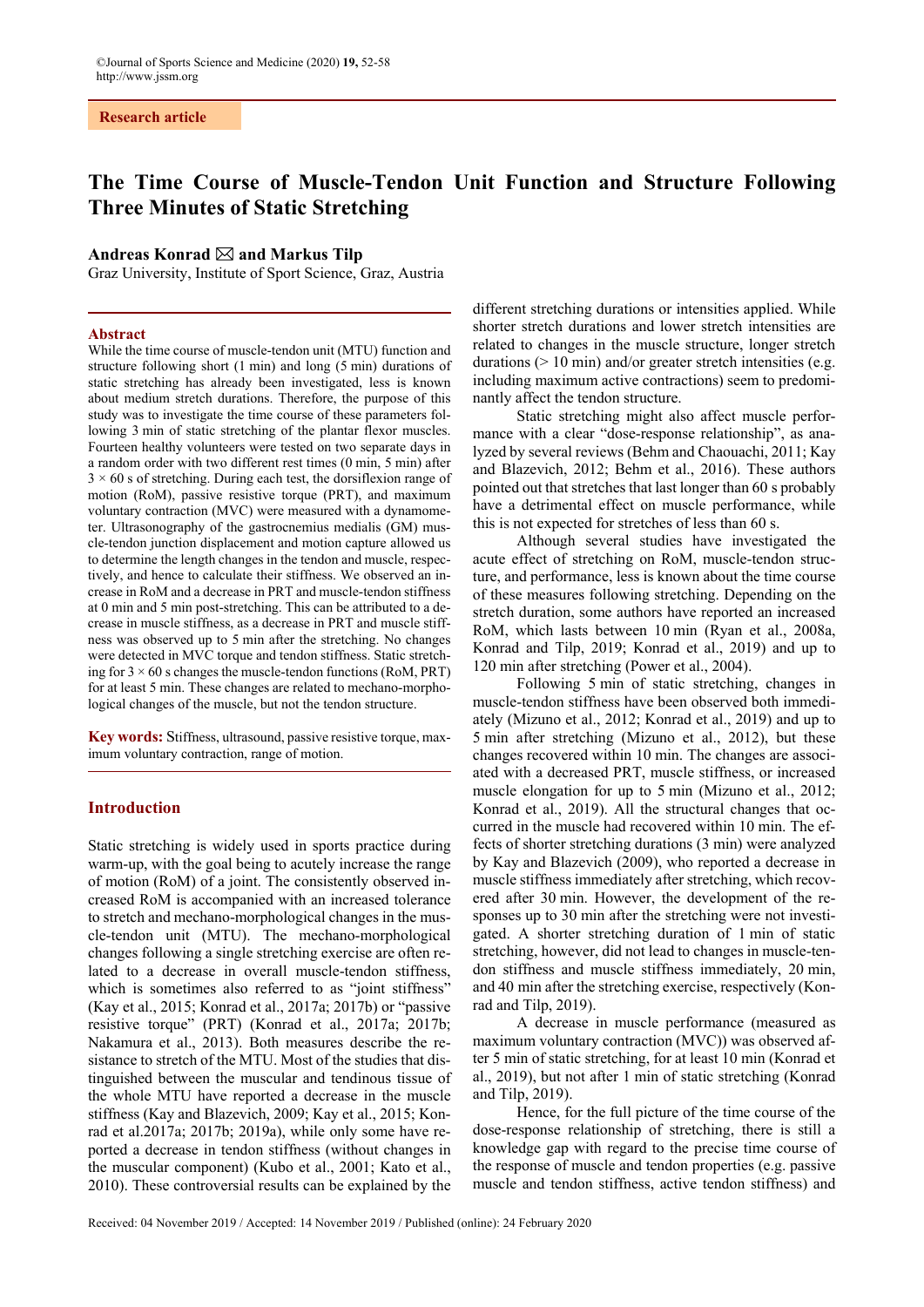function responses (e.g. RoM, MVC) within the first minutes after a static stretching exercise of medium (between 1 and 5 min) duration.

Therefore, the objective of this study was to analyze the time course (immediately, 5 min) of the properties and functional responses of the plantar flexor muscle-tendon system following a 3-min stretching exercise. Based on previous results, we hypothesized an increase in RoM and a decrease in PRT and MVC, both immediately and 5 min after the stretching. We further assumed that these changes would be associated with a decrease in muscle stiffness, and that these changes would last up to 5 min after the stretching.

### **Methods**

#### **Experimental design**

On the first day, subjects were familiarized with the laboratory equipment, the assessments (RoM, passive, active), and the stretching regime. Moreover, participants visited the laboratory for a further two sessions on different days (with a 2- to 7-day break in between) at the same time of day to assess the effects of stretching immediately (0minpost) and 5 min (5min-post) after the stretching, in a randomized order. Before and after the two conditions (0 min\_post, 5 min\_post), we determined the RoM, PRT, MVC torque, muscle-tendon stiffness, muscle stiffness, and passive and active tendon stiffness of the gastrocnemius medialis (GM) muscle.

#### **Subjects**

Three healthy female (mean  $\pm$  SD; 24.6  $\pm$  2.3 years,  $1.71 \pm 0.02$  m,  $64.2 \pm 5.7$  kg) and 11 healthy male (mean  $\pm$ SD;  $24.8 \pm 3.8$  years,  $1.83 \pm 0.05$  m,  $75.6 \pm 9.0$  kg) physically active volunteers with no history of lower leg injuries participated in this study. Subjects were informed about the testing procedure, but were not informed about the study's aim and hypotheses. According to a sample size calculation (primary outcome variable muscle stiffness) for a univariate linear model based on the literature and on our own data (mean change  $= 4\%$  (i.e. Kay and Blazevich, 2009); SD  $=$ 5%, alpha =  $0.05$ , beta =  $0.9$ ) suggests a necessary group size of 14 subjects.

The study was approved by the local research ethics board (GZ. 39/77/63 ex 2013/14), and written informed consent was obtained from all volunteers before the onset of the experimental procedures.

#### **Measures**

The temperature in the laboratory was kept constant at around 20.5 °C. Measurements were performed without any warm-up and in the following order: pre-tests: RoM (1-min rest), PRT (1-min rest), MVC (1-min rest); intervention: stretching for  $3 \times 60$  s; post-tests: immediately following stretching, or following 5 min of rest in the same order (RoM (1-min rest), PRT (1-min rest), MVC).

*RoM measurement:* RoM was determined with an isokinetic dynamometer (CON-TREX MJ, CMV AG, Duebendorf, Switzerland) in a seated position with a hip joint angle of 110°, with the foot resting on the dynamoeter foot plate and the knee fully extended. Two oblique straps on the upper body and one strap around the thigh were used to secure the participant to the dynamometer and exclude any evasive movement. The estimated ankle joint center was carefully aligned with the axis of the dynamometer and the foot was fixed barefooted with a strap to the dynamometer foot plate to avoid any heel displacement. Participants were moved to the neutral ankle joint position in the dynamometer (90° between foot sole and tibia), and were subsequently asked to regulate the motor of the dynamometer with a remote control to get into a dorsiflexion (stretching) position until they reached their individual maximum tolerable stretch. The angular velocity of the dynamometer during this procedure was set to 5°/s. The difference between the neutral ankle position and the maximum dorsiflexion was defined as the dorsiflexion RoM.

*Passive resistive torque (PRT) measurement:* During this measurement, the dynamometer moved the ankle joint from a 20° plantar flexion to the individual end dorsiflexion RoM, which was previously determined in the RoM measurement. During pilot measurements, we recognized a conditioning effect during the first two passive movements, similar to the active conditioning reported by Maganaris (2003). Therefore, the ankle joint was moved passively for three cycles and measurements were taken during the third cycle, to minimize bias due to conditioning effects. According to previous studies (Kubo et al., 2002; Mahieu et al., 2009), the velocity of the dynamometer was set to 5°/s to exclude any reflexive muscle activity. PRTs before and after the intervention were compared at the same ankle angle in a stretched state (at the lower maximum RoM of pre- and post-stretching, respectively), to assess tissue resistance. Participants were asked to relax during the measurements.

*Maximum voluntary contraction (MVC) measurement:* MVC measurement was performed with the dynamometer at an ankle position of 10° of plantar flexion. Participants were instructed to perform two isometric MVCs of the plantar flexors for 5 s, with rest periods of at least 1 min between the measurements, to avoid any fatigue. The attempt with the highest MVC torque value was taken for further analysis.

*Electromyography (EMG):* Muscular activity was monitored by electromyography (EMG) (myon 320, myon AG, Zurich, Switzerland) during PRT and MVC measurements. After standard skin preparation, surface electrodes (Blue Sensor N, Ambu A/S, Ballerup, Denmark) were placed on the muscle bellies of the GM and the tibialis anterior (TA), according to SENIAM recommendations (Hermens et al., 1999). In the RoM and PRT measurements, the raw EMG was monitored online to ensure that the subject was relaxed. In the case of an observed increase in the EMG of the GM or the TA, the RoM or PRT measurements were repeated.

*Measurement of elongation of the muscle-tendon structures:* A real-time ultrasound apparatus (mylab 60, Esaote S.p.A., Genova, Italy) with a 10-cm B-mode lineararray probe (LA 923, Esaote S.p.A., Genova, Italy) was used to obtain longitudinal ultrasound images of the GM.

During the PRT and MVC measurements, the ultra-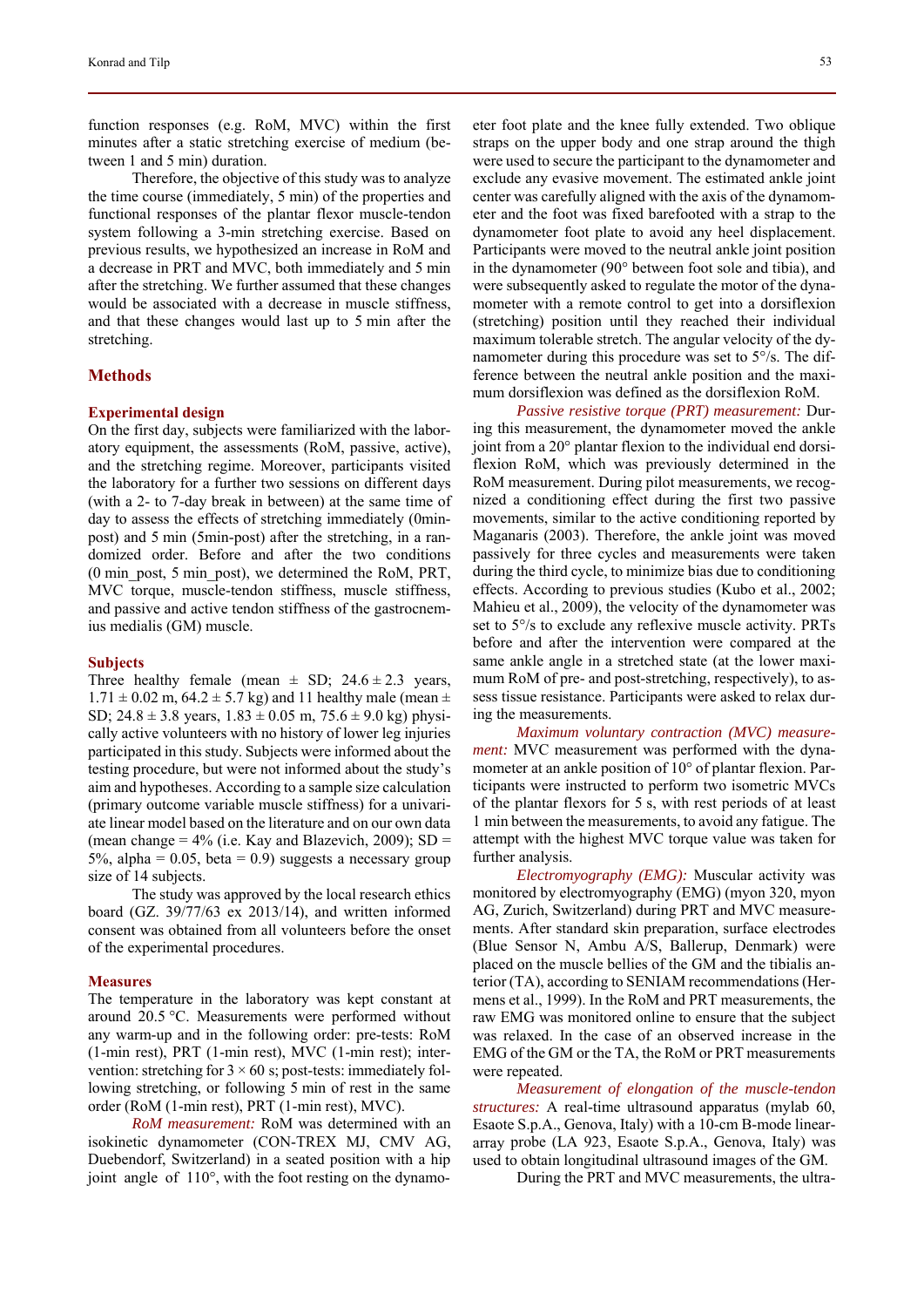sound probe was placed on the distal end of the GM (as described in a previous study, Konrad et al. (2014), see Figure 1), where the muscle merges into the Achilles tendon, i.e., the muscle-tendon junction (Kato et al., 2010). The ultrasound probe was attached to the lower leg with a custom-built styrofoam block and secured with elastic bands to prevent any displacement of the probe. During previous studies (Konrad et al., 2017a; Stafilidis and Tilp, 2015), we confirmed that this kind of fixation of the ultrasound probe did not lead to any unwanted shifts of the probe during the measurement. To determine the muscle displacement during PRT and MVC measurements, the echoes of the muscle-tendon junction in the ultrasound videos were manually tracked (Kato et al., 2010).



**Figure 1. Model for the calculation of muscle and tendon lengths, with reflective markers on the calcaneus (A), on the ultrasound probe (B), and on the medial epicondyle of the femur (C).** 

The ultrasound images were recorded at 25 Hz. During PRT and MVC measurements, the videos were synchronized with the rest of the data using a custom-built manual trigger. The videos were cut and digitized in VirtualDub open-source software (version 1.6.19, www.virtual dub.org) and analyzed in ImageJ open-source software (version 1.44p, National Institutes of Health, U.S.).

Each video was analyzed by two investigators, and the mean values of the measurements were used for further analysis of the muscle-tendon structure. Only the principal investigator, and not the supporting investigator, was informed about the hypotheses of the study and the group allocation of the subjects. During the analysis of the PRT measurement, every fifth frame was analyzed by the investigators, corresponding to a time resolution of 0.2 s. Moreover, during the analysis of the MVC measurement, every second frame was analyzed, corresponding to a time resolution of 0.08 s.

*Tendon and muscle lengths:*Tendon and muscle lengths were analyzed during the PRT and MVC assessments, using a combination of ultrasound and 3D kinematics. Reflective markers were placed on the calcaneus (Marker A, see Fig. 1), on the ultrasound probe (Marker B), and on the medial epicondyle of the femur (Marker C), and captured with a four-camera near-infrared VICON® motion capture system (V612, Oxford Metrics Ltd, UK). The tendon length was calculated as the distance between Marker  $A$  (= insertion of Achilles tendon) and Marker B plus the distance from Marker B to the muscle-tendon junction (measured with ultrasound). Moreover, muscle length was calculated as the distance between

54 Time course of stretching

Marker  $C$  (= origin of GM) and Marker B minus the distance from Marker B to the muscle-tendon junction.

*Calculation of muscle/tendon force, passive muscle/tendon stiffness, active tendon stiffness, and muscletendon stiffness:* The muscle force of the GM was estimated by multiplying the measured torque by the relative contribution of the physiological cross-sectional area (18%) of the GM within the plantar flexor muscles (Kubo et al., 2002; Mahieu et al., 2009), and dividing by the moment arm of the triceps surae muscle, which was individually measured by tape measure as the distance between the malleolus lateralis and the Achilles tendon at rest at neutral ankle position (Konrad and Tilp, 2014). The mean value of the moment arm was 4.5 cm, with a range of 4–5.5 cm.

Active tendon stiffness was calculated as the change in the active force divided by the change of the related tendon length during the MVC measurements over a range of force of 50–90% of MVC (Kay et al., 2015) at 10° plantar flexion. Passive tendon stiffness, muscle stiffness, and muscle-tendon stiffness were calculated as the change in passive force produced at the last 10° up to maximum dorsiflexion, divided by the change of the related tendon length, muscle length, and joint angle, respectively. In accordance with Magnusson et al. (1997), the stretching maximum of the pre-test was also taken in the post-test, to allow a comparison.

### **Stretching exercise**

The stretching exercise was undertaken within the dynamometer. Starting at neutral ankle position (90°), the subjects were asked to regulate the motor of the dynamometer with a remote control and a maximum angular velocity of 5°/s to get into a dorsiflexion (stretching) position corresponding to the previously determined end RoM. This position was held for 60 s and the procedure was repeated two more times, resulting in a total stretch period of 180 s. Between the stretches, the dynamometer moved the ankle into neutral position and back again into the stretching position at 5°/s. The breaks in between the stretches lasted around 20 s. Subjects were asked to be fully relaxed during the stretching exercise.

#### **Statistical analyses**

SPSS (version 25.0, SPSS Inc., Chicago, Illinois) was used for all the statistical analyses. To determine the inter-rater reliability of the muscle-tendon displacement measurements, intraclass correlation coefficients (ICCs; (3,k)) were used. A Shapiro-Wilk test was used to test the normal distribution of all the variables. Subsequently, if the data were normally distributed, we performed a two-way repeated measures ANOVA test (factors: time [pre vs. post] and rest time [0\_min vs. 5\_min]). Otherwise, we performed a Friedman test to test the effects of the stretching protocols (0 min and 5 min). If the ANOVA test with repeated measures or the Friedman test was significant, we performed a t-test or a Wilcoxon test, respectively. An alpha level of  $P = 0.05$  was defined for the statistical significance of all the tests.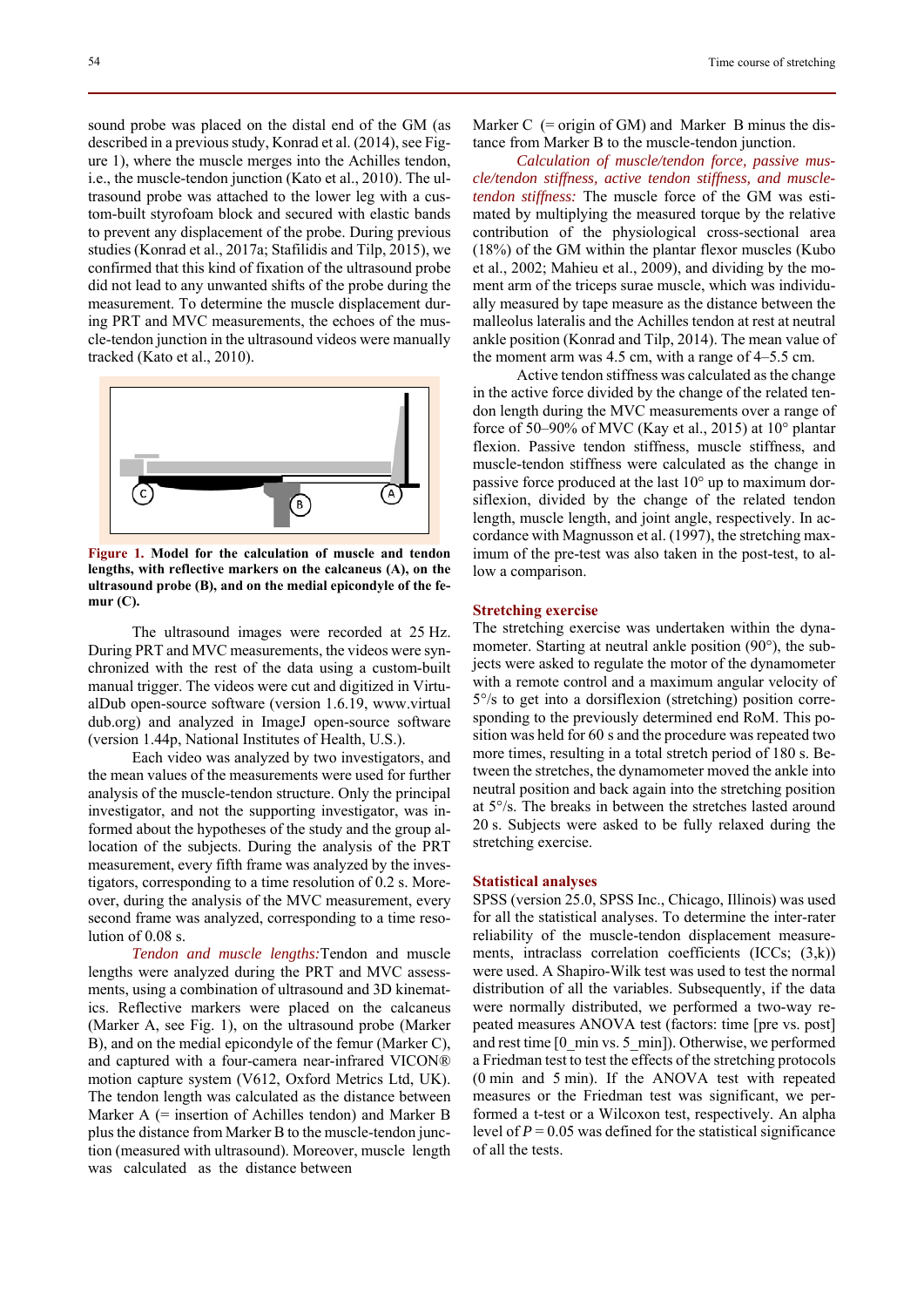### **Results**

### **Measurement quality**

The mean ICCs of the inter-rater tests of the ultrasound video analysis were 0.97 and 0.97 for the muscle-tendon junction displacement during the PRT and MVC measurements, respectively.

#### **Range of motion (RoM)**

A significant time effect ( $p < 0.0001$ , F<sub>(1,13)</sub> = 15.937) revealed that the overall RoM increases immediately (13.86%) and 5 min after the stretching (11.39%) with a large effect  $(d_{immediately} = 1.91; d_{5min} = 1.45)$ . Moreover, RoM showed no group (0 min vs. 5 min after stretching) effect  $(p=0.27, F<sub>(1,13)</sub> = 1.30)$  or interaction effect  $(p=0.32, F<sub>(1,13)</sub>$  $= 1.08$ ). The pairwise comparison showed a significant increase in RoM, both immediately and 5 min after the stretching (see Table 1). There was no significant difference in RoM between the changes in RoM (post minus pre) in the 0 min and 5 min conditions.

# **Passive resistive torque (PRT) and the related structural muscle-tendon parameters**

A significant time effect ( $p = 0.002$ , F<sub>(1,13)</sub> = 15.937) revealed that the overall PRT decreases immediately (10.69%) and 5 min after the stretching (8.06%) with a large and a moderate effect immediately  $(d = 0.97)$  and 5 min ( $d = 0.73$ ) after the stretching, respectively. Moreover, PRT showed no group effect ( $p = 0.48$ ,  $F_{(1,13)} = 0.54$ ) or interaction effect ( $P = 0.53$ ,  $F_{(1,13)} = 0.41$ ). A significant time effect ( $p = 0.003$ ,  $F_{(1,13)} = 13.695$ ) revealed that the overall muscle-tendon stiffness decreases immediately (13.07%) and 5 min after the stretching (19.04%) with a medium to large effect (d<sub>immediately</sub> = 0.69;  $d_{5min}$  = 0.67). Moreover, muscle-tendon stiffness showed no group effect  $(p = 0.95, F<sub>(1,13)</sub> = 0.00)$  or interaction effect  $(p = 0.51, F<sub>(1,13)</sub>$  $= 0.46$ ). A significant overall effect in the Friedman test (p =  $0.02$ ;  $\gamma$ 2 = 9.94) revealed that the overall muscle stiffness decreases immediately (25.84%) and 5 min after the stretching (34.96%) with a large effect ( $r_{\text{immediately}} = 0.58$ ;  $r_{5min} = 0.71$ ). The pairwise comparison revealed a significant decrease in PRT, muscle-tendon stiffness (see Table 1), and muscle stiffness (see Table 2), both immediately and 5 min after the stretching. There was no significant difference in the changes (post minus pre) of PRT, muscletendon stiffness, muscle stiffness, and passive tendon stiffness between the 0 min and 5 min conditions.

## **Maximum voluntary contraction (MVC) and active tendon stiffness**

The ANOVA tests for MVC and active tendon stiffness did not show any significant time effect ( $p = 0.55$ ,  $F_{(1,13)} = 0.37$ ;  $p = 0.97$ ,  $F_{(1,13)} = 0.00$ , group effect ( $p = 0.70$ ,  $F_{(1,13)} =$ 0.16;  $P = 0.89$ ,  $F_{(1,13)} = 0.02$ ), or interaction effect ( $p = 0.21$ ,  $F_{(1,13)} = 1.75$ ;  $p = 0.81$ ,  $F_{(1,13)} = 0.06$ ) (see also Table 1 and Table 2). There was no significant difference in MVC or active tendon stiffness changes (post minus pre) between the 0 min and 5 min conditions.

**Table 1. Results of the functional parameters immediately (0 min) and 5 min after 3 min of stretching (RoM = range of motion; MVC = maximum voluntary contraction torque; PRT = passive resistive torque; MTS = muscle-tendon stiffness = joint stiffness).** 

|                                                                                                                   | <b>TOILLE SCHLIBOST</b> |                     |                     |                      |                   |
|-------------------------------------------------------------------------------------------------------------------|-------------------------|---------------------|---------------------|----------------------|-------------------|
| <b>Rest Interval</b>                                                                                              |                         | $\text{RoM}$ (°)#   | <b>PRT</b> $(Nm)$ # | $MTS (Nm)^{\circ}$ # | <b>MVC</b> (Nm)   |
| 0 min                                                                                                             | pre                     | $28.08 \pm 8.56$    | $21.67 \pm 10.65$   | $1.16 \pm 0.43$      | $91.31 \pm 29.24$ |
|                                                                                                                   | <b>post</b>             | $31.97 \pm 9.23*$   | $19.36 \pm 9.43*$   | $1.01 \pm 0.40^*$    | $87.33 \pm 30.31$ |
| $5 \text{ min}$                                                                                                   | pre                     | $27.40 \pm 10.09$   | $22.49 \pm 14.31$   | $1.20 \pm 0.61$      | $87.50 \pm 34.22$ |
|                                                                                                                   | post                    | $30.52 \pm 10.12^*$ | $20.68 \pm 12.28*$  | $0.97 \pm 0.49*$     | $88.60 \pm 39.21$ |
| Mean + SD $\#$ = significant time (pre vs. post) effect (ANOVA) $*$ = significant difference between the pre- and |                         |                     |                     |                      |                   |

 $(ANOVA).$   $*$  = significant difference between the pre- and post-measurements within the condition (0 min/5 min).

| Table 2. Structural parameters immediately $(0 \text{ min})$ and 5 min after 3 min of stretching (MS = muscle stiffness; |  |
|--------------------------------------------------------------------------------------------------------------------------|--|
| $PTS$ = passive tendon stiffness; $ATS$ = active tendon stiffness.                                                       |  |

| <b>Rest Interval</b> |             | MS(N/mm)           | PTS (N/mm)        | ATS(N/mm)         |
|----------------------|-------------|--------------------|-------------------|-------------------|
| 0 min                | pre         | $14.33 \pm 9.82$   | $20.89 \pm 18.61$ | $45.96 \pm 17.34$ |
|                      | <b>post</b> | $10.63 \pm 7.49*$  | $18.34 \pm 18.04$ | $44.59 \pm 19.75$ |
| $5 \text{ min}$      | pre         | $16.61 \pm 17.92$  | $18.13 \pm 18.04$ | $44.26 \pm 16.23$ |
|                      | <b>post</b> | $10.80 \pm 13.31*$ | $18.81 \pm 24.66$ | $45.21 \pm 24.05$ |

Mean  $\pm$  SD.  $\S$  = overall significant effect (Friedman test),  $*$  = significant difference between the pre- and postmeasurements within the condition (0 min/5 min).

#### **Discussion**

The purpose of this study was to investigate the time course (immediately after stretching = 0min-post and 5 min after stretching = 5min-post) of possible changes in function and mechanical properties of the plantar flexor MTU following a  $3 \times 60$  s stretching exercise. As expected, we found an increase in RoM and a decrease in PRT, both immediately and 5 min after the stretching. This was accompanied by a decrease in muscle stiffness, both immediately and 5 min after the stretching. Against our hypothesis, no changes were detected in MVC at any time. Furthermore, no effects were found in the tendon tissue properties at any instant following the stretching. There was no significant difference in the changes (post minus pre) in any measured parameter between the 0 min and 5 min conditions.

The increase in RoM was in accordance with previous studies applying similar stretching durations (Kato et al., 2010; 2017a; 2017b; 2019). As in the previous studies (Power et al., 2004; Ryan et al., 2008a; Mizuno et al., 2013;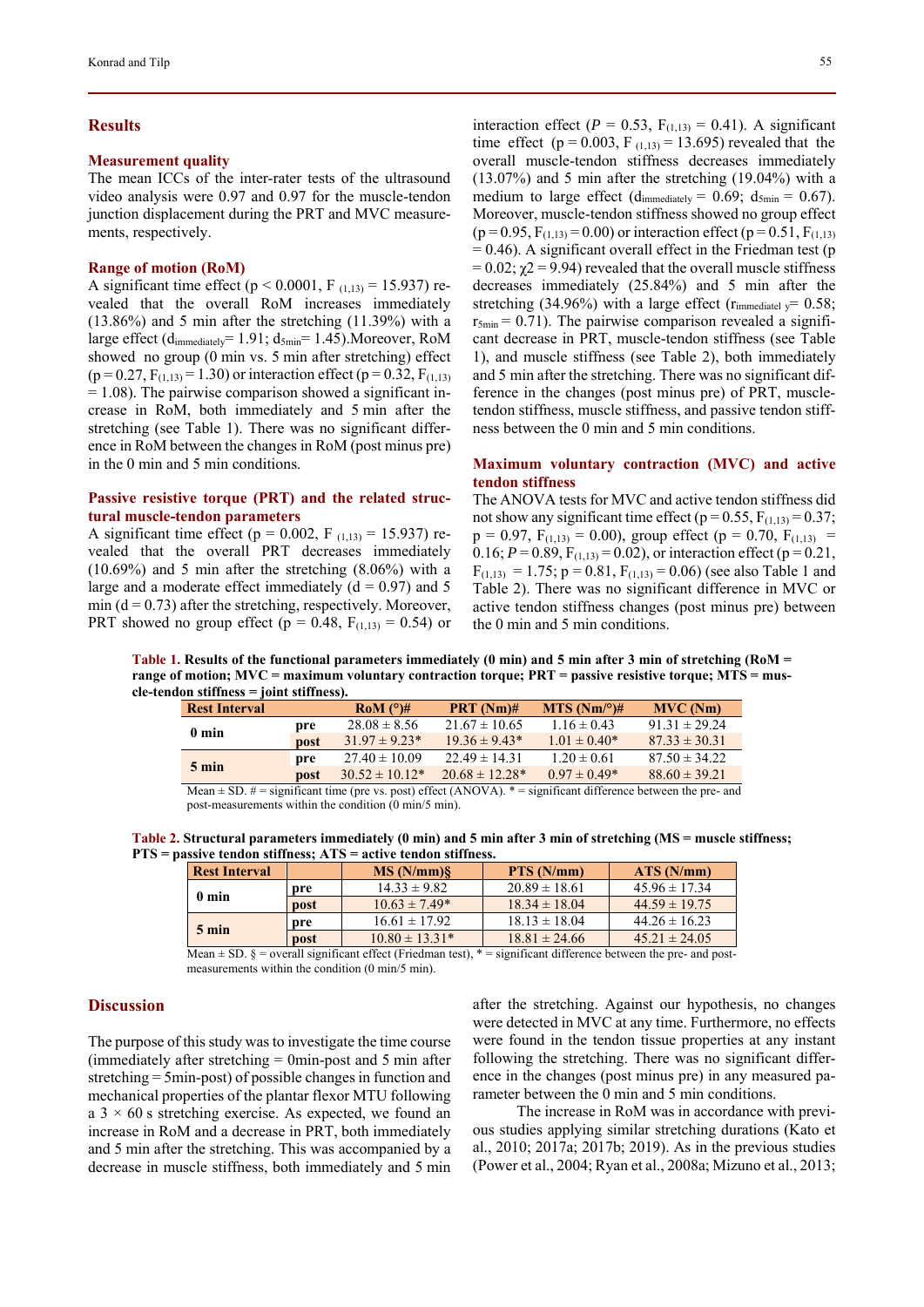Konrad et al., 2019), the increase in RoM persisted until at least 5 min after the stretching exercise. Ryan et al. (2008a) reported an increase in RoM following 2-, 4-, and 8-min static stretches, which lasted between 10 and 20 min. Mizuno and co-workers reported an increase in RoM following a 5-min static stretch, which lasted between 30 and 60 min (Mizuno et al., 2013). Power et al. (2004) showed an increase in RoM after a 4.5 min stretch until at least 120 min. This is in accordance with the findings of Konrad et al. (2019), who reported that RoM was increased for at least 10 min (> 10 min was not measured by the authors) following a 5-min static stretch. Moreover, a shorter stretch duration (1 min) was found to be enough to increase the RoM for at least 40 min (Konrad and Tilp, 2019). A possible explanation for the faster recovery of RoM in the study of Ryan et al. (2008a) compared to others (Mizuno et al., 2013, Konrad et al., 2019, Konrad and Tilp, 2019) might be the duration of the single stretching bouts. While Ryan et al. (2008a) stretched in 30 s bouts (i.e.  $4 \times$ ,  $8 \times$ , and 16  $\times$  for 30 s for the 2-, 4-, and 8-min protocols, respectively), subjects in the other studies (Power et al., 2004; Mizuno et al., 2013; Konrad et al., 2019; Konrad and Tilp, 2019) stretched for 45s or 60 s per stretching bout. Although the overall stretching time was the same in the different studies, the increased number of breaks between the single stretching bouts could have led to a decrease in stretching intensity (i.e. Freitas et al. 2015). Since we reported an increased RoM following a 1-min static stretching exercise for at least 40 min in a comparable study (Konrad and Tilp, 2019), one could assume that the 3-min stretch in the present study would also have led to an increased RoM for at least 40 min.

In our experiment, muscle-tendon (joint) stiffness and PRT were found to be decreased, both immediately and 5 min after the stretching. Ryan et al. (2008b) determined a decrease in muscle-tendon stiffness after 10 min, following 4- and 8-min static stretching, which, however, returned to baseline after 20 min. In the same study, they reported a decrease in muscle-tendon stiffness after a 2-min static stretching exercise only immediately after the stretch. Our group found that subjects that stretched for 5 min decreased their muscle-tendon stiffness immediately after the stretch (Konrad et al., 2019). Muscle-tendon stiffness showed the tendency to decrease both 5 min ( $p = 0.06$ ) and 10 min ( $p = 0.07$ ) after the stretch (Konrad et al., 2019). Bringing the previous and present findings together, one could assume that 3 min (or more) of static stretching might be stimulus enough to induce changes in muscle-tendon stiffness over a time range of at least 5 min.

Several studies have reported a decreased performance, measured as MVC torque, following a single static stretching exercise (Herda et al., 2008; Marek et al., 2005; Kay and Blazevich, 2008 (at 60 s stretching duration); Konrad et al., 2019), while others did not observe such detrimental effects (Kubo et al., 2001; Kay and Blazevich, 2008 (at 5 s to 20 s stretching durations); Konrad et al., 2017a; 2017b; Kubo et al., 2001; Stafilidis and Tilp, 2015). These controversial results could possibly be explained by the differences in overall stretch duration, as suggested in the reviews by Kay and Blazevich (2012) and Behm et al. (2016), who pointed out that it was only stretching for a minimum of 60 s or longer that might have a detrimental effect on maximum performance. However, in the present study, we stretched the plantar flexors for 3 min and did not observe a significant decrease in MVC. Previous studies in our laboratory showed similar results with a stretching stimulus of 2 min (Konrad et al., 2017a; 2017b), while the decrease in MVC lasted for at least 10 min after a 5 min static stretching exercise (Konrad et al., 2019). According to the measurements taken in our laboratory, we assume that the detrimental effect of a single static stretching exercise can be expected after a stretch for more than 3 min. The discrepancy in stretching duration and force loss between the findings of Kay and Blazevich (2012) and the studies in our laboratory (i.e. Konrad et al. 2017a and the present results) might be explained by the different stretching intensities used. While several studies in the review of Kay and Blazevich (2012) stretched at a constant torque, we applied a constant-angle stretch, which has been shown to be less efficient with regard to RoM changes (Cabido et al., 2014), but also less detrimental with regard to performance.

In addition to the parameters of the muscle-tendon function (RoM, PRT, MVC, and muscle-tendon stiffness), we also investigated the effect on the muscle and tendon structure separately. The parameters assessed were muscle stiffness, passive tendon stiffness (measured when the MTU is passively stretched), and active tendon stiffness (measured during MVC). As also reported in previous studies (Kay and Blazevich, 2009; Kay et al., 2015; Konrad et al., 2017a; 2017b; 2019), we observed a decrease in muscle stiffness, but not in tendon stiffness (neither passive nor active), following the single static stretching exercise. However, others have reported a decrease in tendon stiffness (Kato et al., 2010 (passive); Kubo et al., 2001 (active)), with no changes in muscle stiffness (Kato et al., 2010), following a single static stretch. Possible reasons for these controversial results might be found in the different stretch durations (10 min in Kubo et al. (2001); 20 min in Kato et al. (2010)), which we previously discussed in Konrad et al. (2017a). Concerning the time course, we observed a decrease in muscle stiffness, both immediately and 5 min after the 3-min stretching exercise. In a previous study (Konrad et al., 2019), we observed a decrease in muscle stiffness following a 5-min static stretching exercise, which recovered between 5–10 min. Therefore, one could assume that, due to the lower stretching duration (3 min) in the present study, muscle stiffness will return to baseline between 5–10 min. These results are also in accordance with the findings of Mizuno et al. (2012), who reported an increased displacement of the muscle-tendon junction (an indication of increased muscle belly length) up to 5 min after 5 min of stretching at 15° of dorsiflexion only (not at 5° or  $10^{\circ}$ ).

#### **Conclusion**

We conclude that a single static stretching exercise of  $3 \times$ 60 s increases the RoM and decreases PRT for at least 5 min. These changes can be explained by more compliant muscle tissue within the first 5 min after the stretching.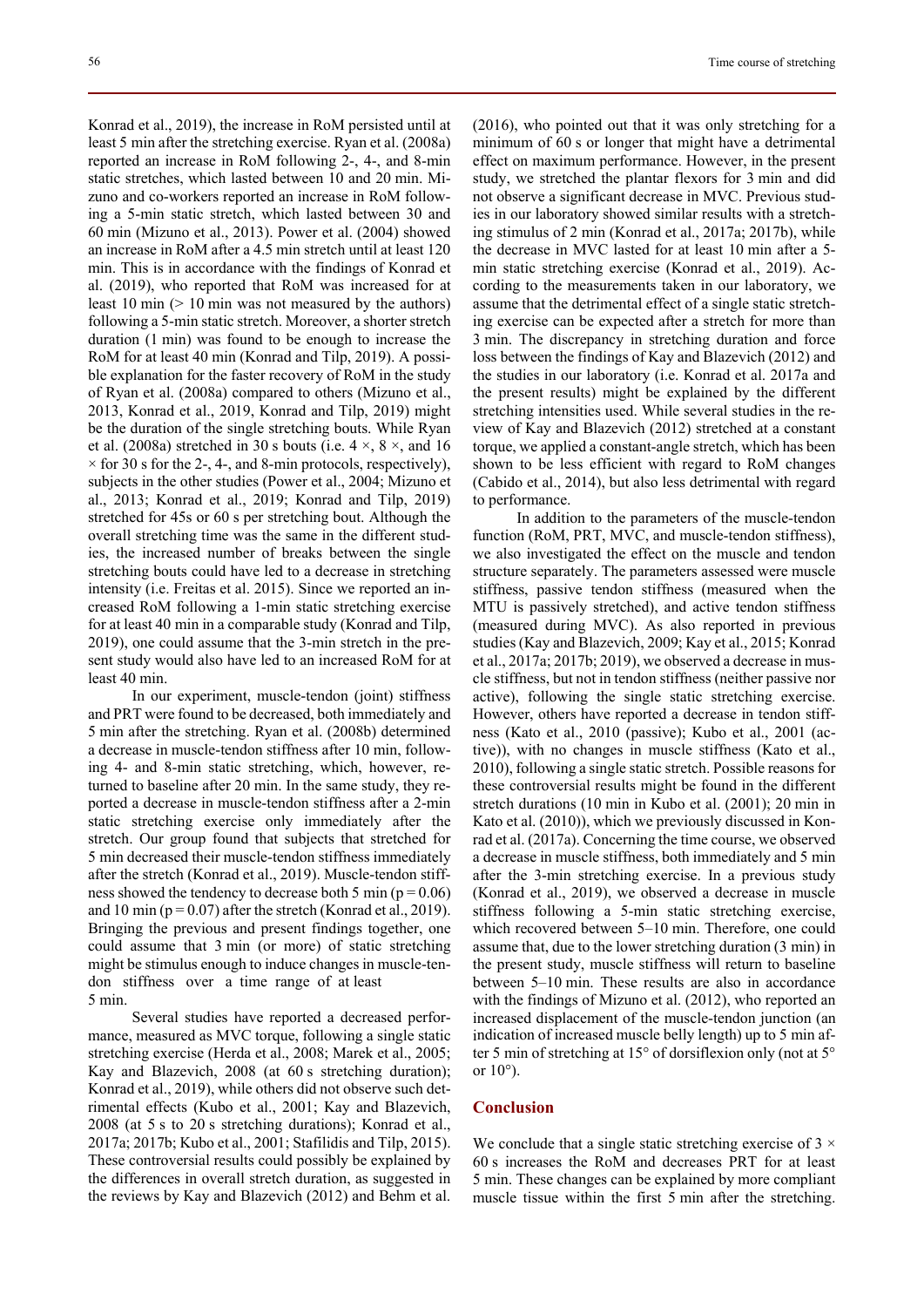There were no significant changes in performance (MVC) at any time point after the stretching. Hence, increased RoM and decreased PRT can be associated with more compliant muscle tissue for at least 5 min after a 3-min static stretching exercise.

#### **Acknowledgements**

This study was supported by a grant (Project 27665) from the Austrian Science Fund (FWF). The study complied with the laws of the country of the authors' affiliation. The authors have no conflict of interest to declare.

#### **References**

- Behm, D. G., Blazevich, A. J., Kay, A. D. and McHugh, M. (2016) Acute effects of muscle stretching on physical performance, range of motion, and injury incidence in healthy active individuals: a systematic review. *Applied Physiology, Nutrition, and Metabolism* **41(1)**, 1-11.
- Behm, D. G. and Chaouachi, A. (2011) A review of the acute effects of static and dynamic stretching on performance. *European Journal of Applied Physiology* **111(11)**, 2633-2651.
- Cabido, C. E. T., Bergamini, J. C., Andrade, A. G. P., Lima, F. V., Menzel, H. J. and Chagas, M. H. (2014) Acute Effect of Constant Torque and Angle Stretching on Range of Motion, Muscle Passive Properties, and Stretch Discomfort Perception. *Journal of Strength and Conditioning Research* **28(4)**, 1050–1057.
- Herda, T. J., Cramer, J. T., Ryan, E. D., McHugh, M. P. and Stout, J. R. (2008) Acute Effects of Static versus Dynamic Stretching on Isometric Peak Torque, Electromyography, and Mechanomyography of the Biceps Femoris Muscle. *Journal of Strength and Conditioning Research* **22(3)**, 809–817.
- Freitas, S. R., Vaz, J. R., Bruno, P. M., Valamatos, M. J., Andrade, R. J. and Mil-Homens, P. (2015) Are rest intervals between stretching repetitions effective to acutely increase range of motion? *International Journal of Sports Physiology and Performance* **10(2)**, 191–197.
- Hermens, HJ., Freriks, B., Merletti, R., Stegeman, D., Blok, J. and Rau, G. (1999) European recommendations for surface electromyography. *RRD* **8(2),** 13-54.
- Kato, E., Kanehisa, H., Fukunaga, T. and Kawakami, Y. (2010) Changes in ankle joint stiffness due to stretching: The role of tendon elongation of the gastrocnemius muscle. *European Journal of Sport Science* **10(2)**, 111–119.
- Kay, A. D. and Blazevich, A. J. (2008) Reductions in active plantarflexor moment are significantly correlated with static stretch duration. *European Journal of Sport Science* **8(1)**, 41-46.
- Kay, A. D. and Blazevich, A. J. (2009) Moderate-duration static stretch reduces active and passive plantar flexor moment but not Achilles tendon stiffness or active muscle length. *Journal of Applied Physiology* (Bethesda, Md. : 1985), **106(4)**, 1249–1256.
- Kay, A. D. and Blazevich, A. J. (2012) Effect of Acute Static Stretch on Maximal Muscle Performance: A Systematic Review. *Medicine and Science in Sports and Exercise* **44(1)**, 154–164.
- Kay, A. D., Husbands-Beasley, J. and Blazevich, A. J. (2015) Effects of Contract-Relax, Static Stretching, and Isometric Contractions on Muscle-Tendon Mechanics. *Medicine and Science in Sports and Exercise* **47(10)**, 2181–2190.
- Konrad, A., Budini, F. and Tilp, M. (2017a) Acute effects of constant torque and constant angle stretching on the muscle and tendon tissue properties. *European Journal of Applied Physiology* **117(8)**, 1649–1656.
- Konrad, A., Gad, M. and Tilp, M. (2014) Effect of PNF stretching training on the properties of human muscle and tendon structures. *Scandinavian Journal of Medicine & Science in Sports* 1–10.
- Konrad, A., Stafilidis, S. and Tilp, M. (2017b) Effects of acute static, ballistic, and PNF stretching exercise on the muscle and tendon tissue properties. *Scandinavian Journal of Medicine and Science in Sports* **27(10)**, 1070–1080.
- Konrad, A., Reiner, M. M., Thaller, S. and Tilp, M. (2019) The time course of muscle-tendon properties and function responses of a five-minute static stretching exercise. *European Journal of Sport Science* 1-9.
- Konrad, A. and Tilp, M. (2019) Time course of muscle and tendon tissue changes following one minute of static stretching. In: *Book of Abstracts of the Congress of the European Society of Biomechanics, July 7-10, Vienna, Austria.* 652
- Konrad, A. and Tilp, M. (2014) Effects of ballistic stretching training on the properties of human muscle and tendon structures. *Journal of Applied Physiology* (Bethesda, Md. : 1985), (May), 29–35.
- Kubo, K., Kanehisa, H. and Fukunaga, T. (2002) Effect of stretching training on the viscoelastic properties of human tendon structures in vivo. *Journal of Applied Physiology* (Bethesda, Md. : 1985), **92(2)**, 595–601.
- Kubo, K., Kanehisa, H., Kawakami, Y. and Fukunaga, T. (2001) Influence of static stretching on viscoelastic properties of human tendon structures in vivo Influence of static stretching on viscoelastic properties of human tendon structures in vivo. *Journal of Applied Physiology* **90**, 520–527.
- Maganaris, C. N. (2003) Tendon conditioning: artefact or property? *Proceedings Biological Sciences*/*The Royal Society* **270** Suppl, S39– S42.
- Magnusson, S. P., Simonsen, E. B., Aagaard, P., Boesen, J., Johannsen, F. and Kjaer, M. (1997) Determinants of musculoskeletal flexibility: viscoelastic properties, cross-sectional area, EMG and stretch tolerance. Scandinavian *Journal of Medicine & Science in Sports* **7(4)**, 195–202.
- Mahieu, N. N., Cools, A., De Wilde, B., Boon, M. and Witvrouw, E. (2009) Effect of proprioceptive neuromuscular facilitation stretching on the plantar flexor muscle-tendon tissue properties. Scandinavian *Journal of Medicine and Science in Sports* **19(4)**, 553–560.
- Marek, S. M., Cramer, J. T., Fincher, A. L., Massey, L. L., Dangelmaier, S. M., Purkayastha, S., Fitz, K.A. and Culbertson, J. Y. (2005) Acute Effects of Static and Proprioceptive Neuromuscular Facilitation Stretching on Muscle Strength and Power Output. *Journal of Athletic Training* **40(2)**, 94–103.
- Mizuno, T., Matsumoto, M. and Umemura, Y. (2012) Decrements in Stiffness are Restored within 10 min. *International Journal of Sports Medicine* **34(6)**, 484–490.
- Mizuno, T., Matsumoto, M. and Umemura, Y. (2013) Viscoelasticity of the muscle-tendon unit is returned more rapidly than range of motion after stretching. *Scandinavian Journal of Medicine & Science in Sports* **23(1)**, 23–30.
- Nakamura, M., Ikezoe, T., Takeno, Y. and Ichihashi, N. (2013) Time course of changes in passive properties of the gastrocnemius muscle–tendon unit during 5 min of static stretching. *Manual Therapy* **18(3)**, 211–215.
- Power, K., Behm, D., Cahill, F., Carroll, M. and Young, W. (2004) An acute bout of static stretching: effects on force and jumping performance. *Medicine & Science in Sports & Exercise* **36(8)**, 1389-1396.
- Ryan, E. D., Beck, T. W., Herda, T. J., Hull, H. R., Hartman, M. J., Stout, J. R. and Cramer, J. T. (2008a) Do practical durations of stretching alter muscle strength? A dose-response study. *Medicine and Science in Sports and Exercise* **40(8)**, 1529–1537.
- Ryan, E. D., Beck, T. W., Herda, T. J., Hull, H. R., Hartman, M. J., Costa, P. B., Defreitas, J.M., Stout, J.R. and Cramer, J. T. (2008b) The Time Course of Musculotendinous Stiffness Responses Following Different Durations of Passive Stretching. *Journal of Orthopaedic & Sports Physical Therapy* **38(10)**, 632–639.
- Stafilidis, S. and Tilp, M. (2015) Effects of short duration static stretching on jump performance, maximum voluntary contraction, and various mechanical and morphological parameters of the muscle– tendon unit of the lower extremities. *European Journal of Applied Physiology* **115(3)**, 607–617.